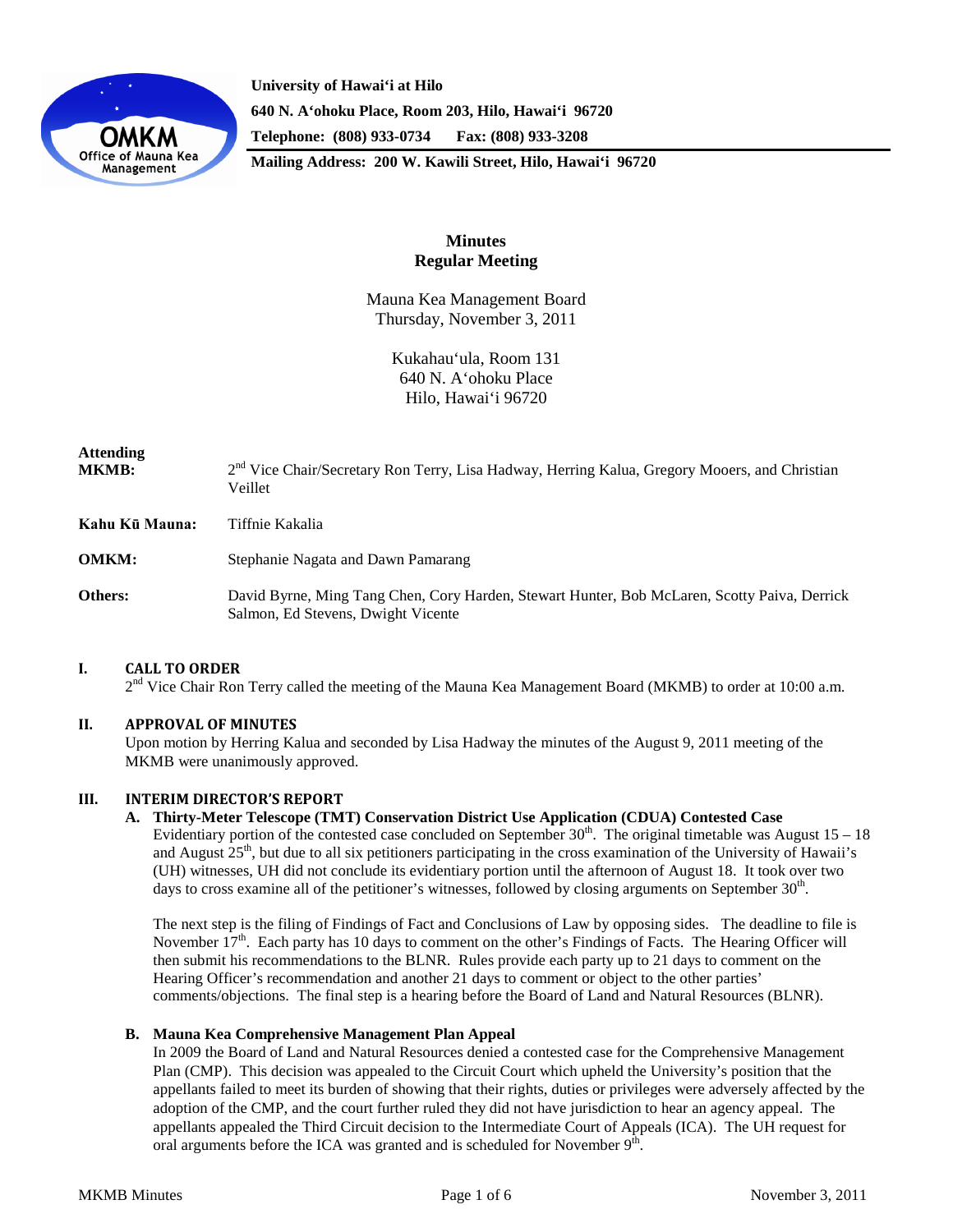# **C. Outrigger Telescope Project Appeal**

The Hawaii Supreme Court denied a hearing of the appeal by the petitioners of the Outrigger Telescope project. The petitioners were appealing the denial by the Third Circuit and ICA that they should receive attorney fees under the private attorney general doctrine.

# **D. Police Assistance**

Rangers have encountered situations in which people are stranded on the mountain either due to car trouble or domestic dispute. In some instances rangers provided transportation to these stranded individuals. We feel UH does not have the authority, and from a liability perspective, to provide transportation for these individuals. Temporary shelter however can be provided if needed. Chief Ranger Scotty Paiva spoke with the Hawaii County Police Department who has agreed to assist the rangers with stranded visitors.

## **E. Pohakuloa Training Area (PTA) High-Altitude Mountainous Environmental Training (HAMET)**

The Army was granted a temporary permit by the BLNR to conduct their helicopter training. This training was for a limited duration for Hawaii based troops who are scheduled for deployment early next year. Chief Ranger Paiva reported the rangers did not report any noise nor did they see any helicopters from Pu'u Poliahu and from the general summit region during their patrols.

## **F. Vacant Positions Recruitment**

The recruitment for the Cultural Resources position has been closed. We were not successful in finding a qualified candidate for the position. We will be re-evaluating the position description and qualifications and will re-initiate the recruitment.

We are still in the recruitment process of hiring a natural resources manager and hope to wrap that up within the next week or so.

## **G. Removal of the Wēkiu Bug from the U.S. Fish and Wildlife Service's Candidate's List**

The U.S. Fish and Wildlife Service removed the wēkiu bug as a candidate for federal listing as an endangered or threatened species. The official notice was published in the October  $26<sup>th</sup>$  Federal Register citing that information from 11 years of study contributed new information about the bug's habitat and extended range. It states that "Management of the Mauna Kea summit area by the Office of Mauna Kea Management includes continued monitoring of the wēkiu bug and its habitat, and scientific studies to assist in managing and protecting wekiu bug populations and habitat." It also cites the University's plans, including the 2000 Master Plan, Comprehensive Management Plan and the four sub plans, and the formal review of new projects on Mauna Kea all contribute to the protection and conservation of the wekiu bug.

This does not mean that the University can relax its efforts, but to the contrary, UH must continue its vigilant efforts to protect the bug. The Office of Mauna Kea Management (OMKM) will continue its annual surveys of wēkiu and alien species. The Office is working with the Big Island Invasive Species Committee on the development of an invasive prevention, control and response plan. The Office is also funding a 4-year climate change study and a 4-year arthropod study.

## **H. Asia-Pacific Economic Cooperation (APEC) – Chinese Media Familiarization Astronomy Tour**

The successful familiarization tour for the Chinese media in July resulted in a request for two more tours on September 16<sup>th</sup> and 22<sup>nd</sup>. They first visited 'Imiloa and then headed up the mountain. Gemini, Canada-France-Hawaii Telescope (CFHT) and Subaru hosted tours of their facilities.

# **I. University of Hawai'i Board of Regents Visit to Mauna Kea**

UH Hilo hosted a visit by the Board of Regents to 'Imiloa and the mountain on September  $30<sup>th</sup>$ . Chancellor Straney and Chair Barry Taniguchi accompanied the group which was also given a tour of Keck Observatory.

# **J. International Alpine and Subalpine Symposium**

The dates for this symposium are August  $4 - 8$ , 2012. The current title of the symposium is Vulnerable Island in the Sky: Science and management of tropical island alpine and sub-alpine ecosystems. Topics will include climate change impacts, vegetation dynamics, biodiversity, ecotourism, management strategies and geospatial applications.

# **K. Office Statistics**

Interim Director Nagata reported on some statistics from 2001 to present: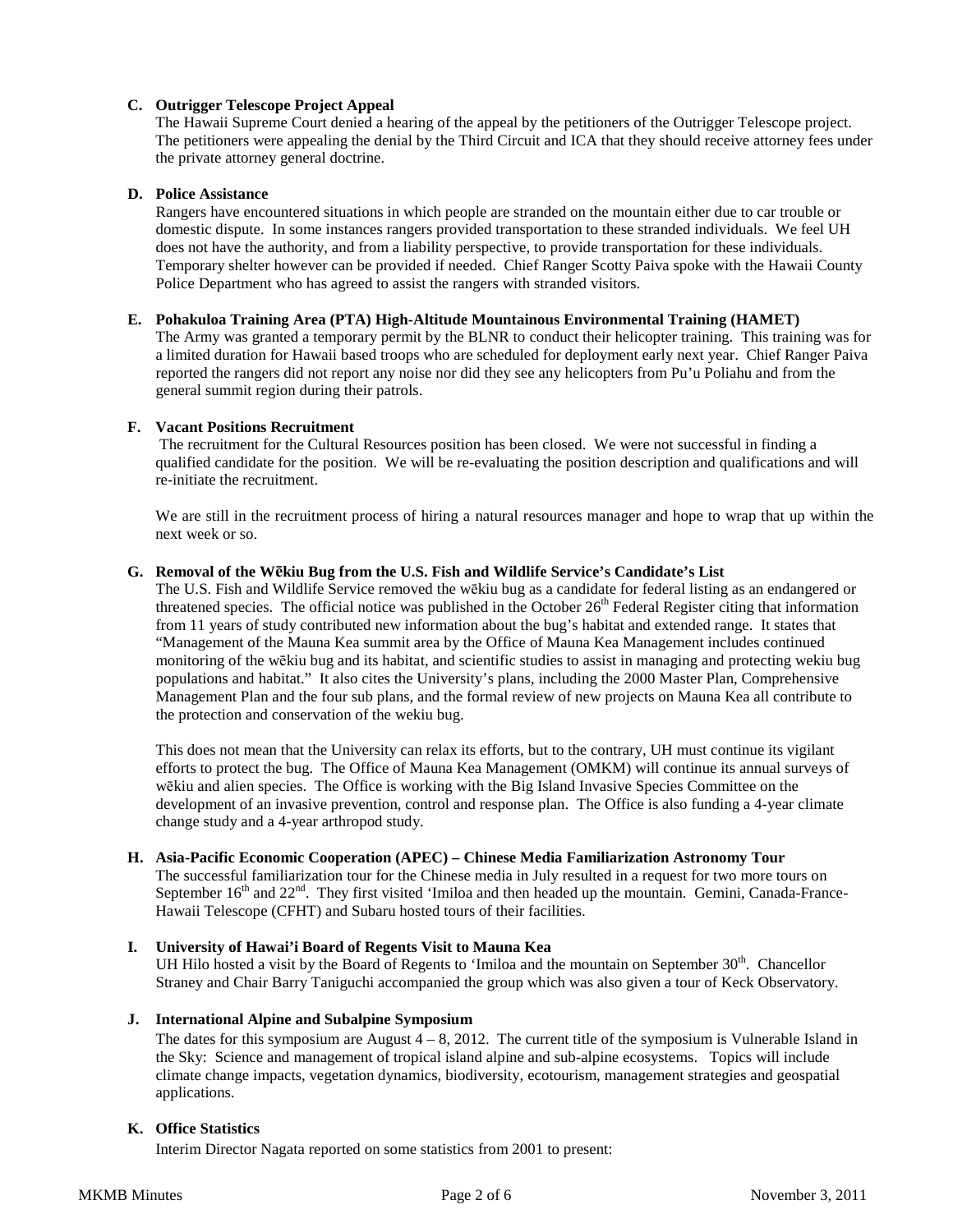- Incidents 2002 2011 The highest numbers of incidents were health related.
- Vehicle Stats 2006 2010 The highest number were observatory vehicles, followed by 4-wheel drive vehicles, commercial tour operators, then 2-wheel drive vehicles. The highest number of vehicle incidents involved mechanical failure followed by crashes and brake failures. Many of the types of crashes were weather related followed by brake failures, and those who lost control of their vehicle.
- Film Requests 2001 2010 The highest number of requests were for documentary/educational/news filming.

# **IV. KAHU KŪ MAUNA COUNCIL (KKMC)**

Tiffnie Kakalia reported that the Army Pohakuloa Training Area (PTA) personnel asked to meet with Council members to give an update on PTA projects. The Council will be meeting with PTA personnel on Tuesday, December  $6<sup>th</sup>$ .

#### **V. Committee Reports**

## **A. Environment Committee**

Dr. Terry added the Alpine Symposium is very important and can be a very prestigious event for UH. The focus is not so much on Mauna Kea but on all tropical island alpine environments. There will be people from around the world coming. The papers will be mostly scientific, but there will be some on management. This event will be held at Hawaii Preparatory Academy in Waimea.

Dr. Terry mentioned he received some emails from Debbie Ward about the de-listing of the wekiu bug. She felt it was not justified and is looking for some review by those interested in the status and fate of the bug to take a look at what the U.S. Fish and Wildlife Service has done. We will independently be looking at that.

## **VI. NEW BUSINESS**

# **A. National Aeronautics and Space Administration (NASA) Astrobiology Institute Request**

The NASA Astrobiology Institute, University of Hawaii, is requesting to install two temperature data loggers on Pu'u Wēkiu for a period of two years.

The purpose is to determine if the mean annual temperature is increasing by measuring the near surface temperatures at two locations where Alfred Woodcock documented the permafrost health on Mauna Kea. It is assumed that the annual mean temperature on the surface is approximately the same as the mean annual temperature at depth. A mean surface temperature above freezing would suggest the ice is beginning to melt.

#### Project Summary

- Emplace two HOBO U12-008 data loggers for a period of two years on Pu'u Wēkiu.
- Data loggers will be buried to a maximum depth of 2" below the surface.
- Similar data loggers have been successfully used on Mt. McKinley and Mt. Kilimanjaro.
- Each data logger measures about 5" wide by 1.24" deep.
- Each instrument will measure temperature in 15 minute intervals.
- After one year, the applicant will download the data and replace the batteries.
- The data loggers will be removed after two years.
- It will require only one person to walk into the crater.
- A similar request is being made with the Natural Area Reserve to install two data loggers on Pu'u Hau Kea.

#### Kahu Kū Mauna Council

The Council reviewed the proposal and did not find this project objectionable. They did, however, request that the data loggers be removed two years after they are installed.

#### OMKM Recommendation

OMKM recommends the Board classify this Minimal Impact and allow the applicant to proceed. OMKM's recommendation is based on the following:

- The proposed activity does not significantly impact the surrounding environment.
- The proposed installation is temporary.
- Minimal digging is involved.
- There are no archaeological sites near the proposed site.
- The data will be useful to OMKM.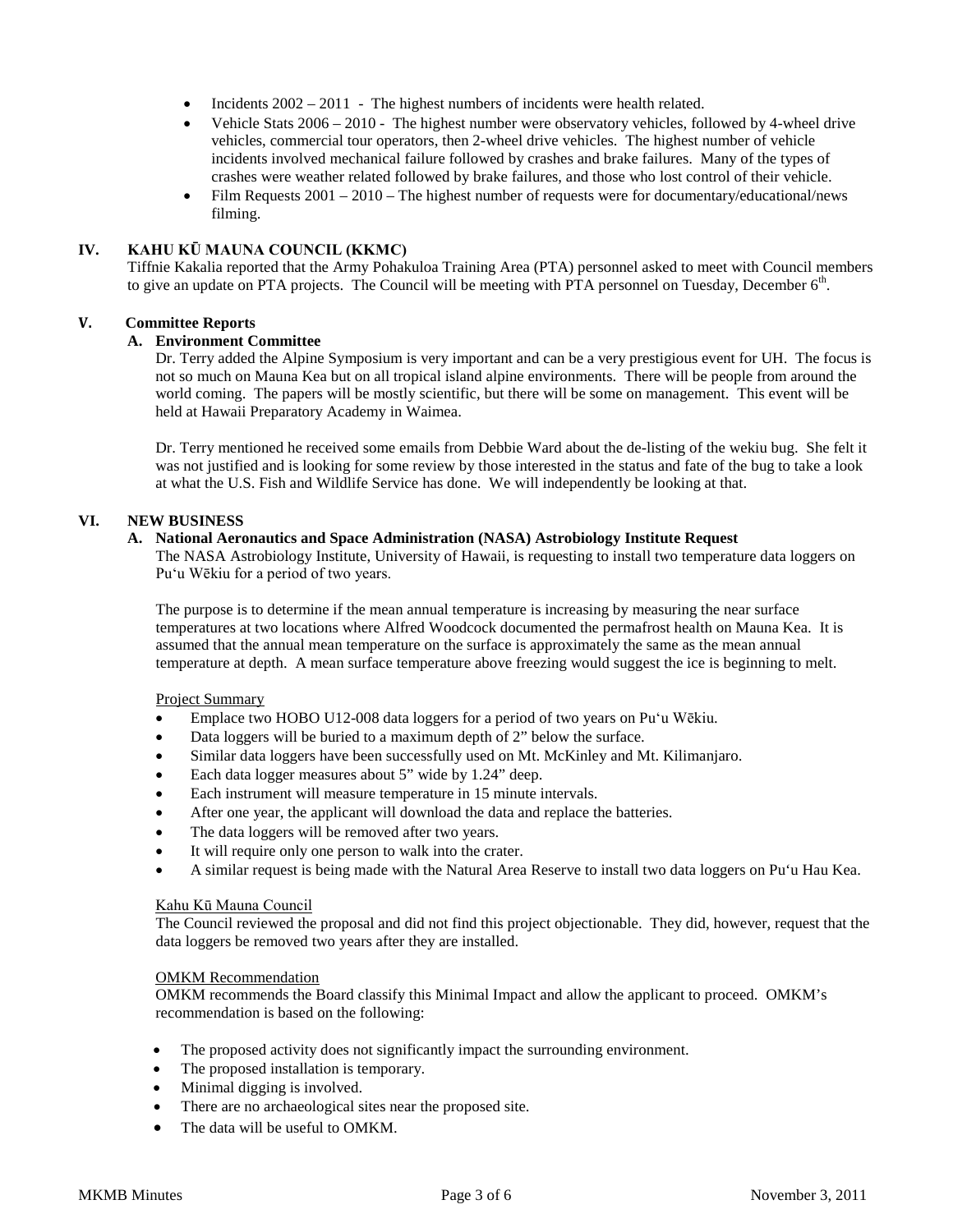# **Conditions**

OMKM recommends the following conditions:

- 1. Submit copies of correspondence between the applicant and DLNR.
- 2. If a DLNR permit is issued submit a copy to OMKM.
- 3. If a DLNR permit is granted, comply with conditions of the Permit.
- 4. Notify OMKM when it will install the data loggers.
- 5. An OMKM ranger will accompany the applicant when they install, check and remove the data loggers.
- 6. Remove the data loggers two years following the installation.

#### Action

It was moved by Greg Mooers and seconded by Herring Kalua to accept OMKM's recommendation to classify this project as Minimal Impact and allow the applicant to proceed with conditions as stated. The motion was carried unanimously.

## **B. Canada-France-Hawaii Telescope Request**

The CFHT requests permission to add up to 12 vent apertures and associated closures to its existing building dome.

Department of Land and Natural Resources (DLNR) Rules According to DLNR Conservation District rules, HAR 13-5:

NO PERMIT is required if replacement or reconstruction of existing structure and facilities as identified in the exempt classes established in section 11-200-8, where the new structure will be located approximately on the same site and will have substantially the same purpose, capacity density, height, and dimensions as the structure replaced.

A DEPARTMENTAL PERMIT is required if operations, repair, maintenance, or renovation of existing structures, facilities, equipment which are different from the original permit or which are different from the departmentapproved construction plans.

UH exemption under 11-200-8 includes the replacement or reconstruction of existing structures and facilities where the new structure will be located generally on the same site and will have substantially the same purpose, capacity, density, height and dimensions as the structure replaced. This includes the replacement or reconstruction of existing building on lands owned, leased or rented by the University.

#### Kahu Kū Mauna Council

The Kahu Ku Mauna Council (KKMC) did not have a chance to review this as their meeting is next week Tuesday, November 8. A copy of the proposal shall be distributed to the Council and discussed at the next meeting.

#### OMKM Recommendation

Generally, OMKM does not require observatories to obtain permission for maintenance activities, such as painting, or repair to the external features of their facilities. OMKM views this as a maintenance activity and, therefore, MKMB action is not required. It is not certain which of the two rules DLNR will apply to this project. If a permit is required, it would be helpful to DLNR to know MKMB's position on the project. Therefore, OMKM recommends the following:

- 1. Classify this a Minimal Impact project
- 2. Approve the project with the condition that the Kahu Ku Mauna Council has an opportunity to review the project.
- 3. If there are no major objections from the Council, the applicant shall be allowed to proceed. If there are objections, the applicant shall be notified to try to address the Council's concerns. If necessary, MKMB may need to re-evaluate this project.

OMKM's recommendation is based on the following:

- The proposed activity does not significantly impact the surrounding environment.
- The proposed structure will be installed on an existing building.
- No excavation is involved.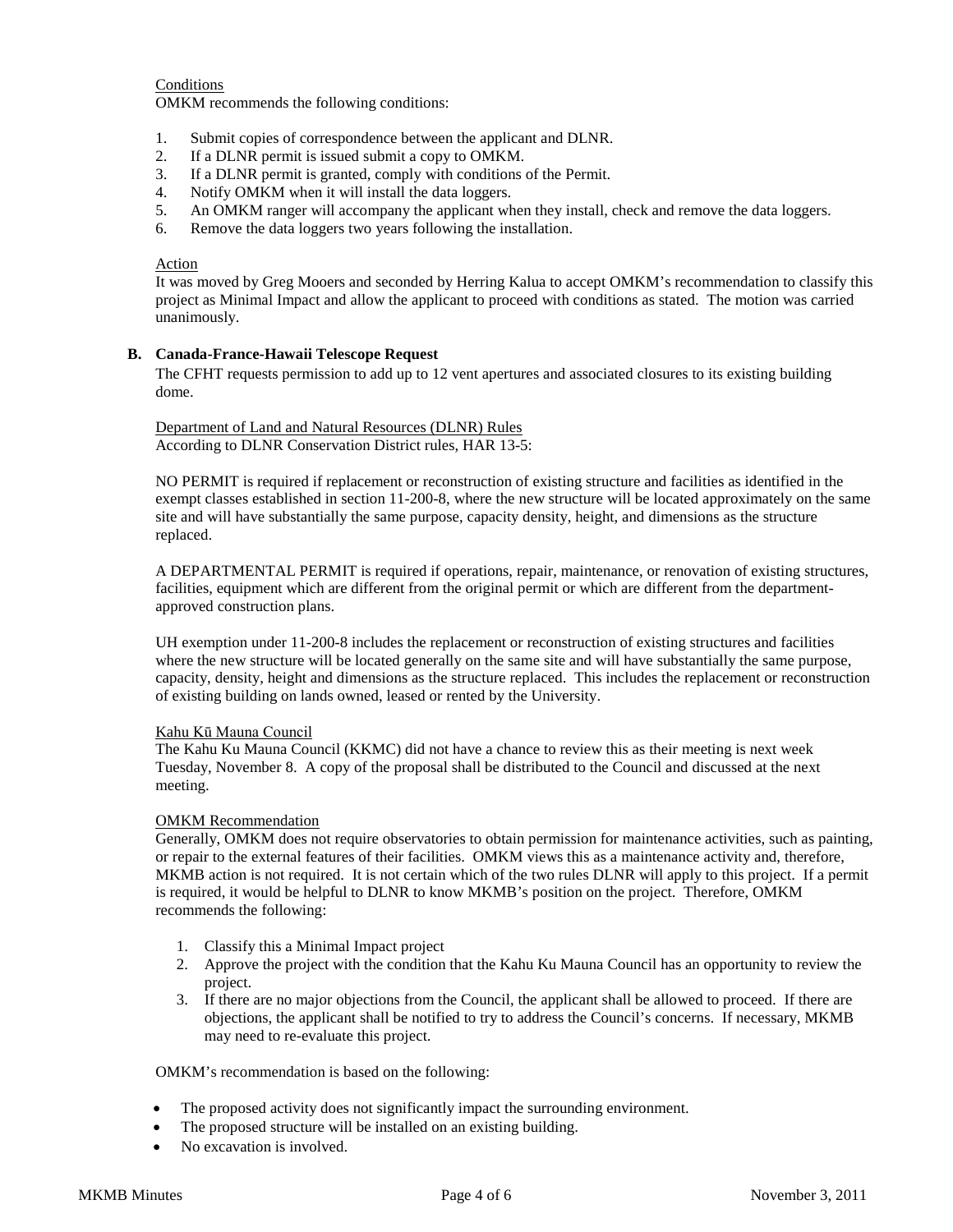- There are no archaeological sites near the proposed site.
- It will not impact wēkiu bug habitat.
- The installation is temporary.
- The weather data will be made available to the public on the internet.

# Conditions

OMKM recommends the following conditions:

- 1. Submit copies of correspondence between the applicant and DLNR.
- 2. If a DLNR permit is issued submit a copy to OMKM.
- 3. If a DLNR permit is granted, comply with conditions of the Permit.
- 4. Notify OMKM when it will begin working on this project.
- 5. All equipment and materials are to be secured on a daily basis.
- 6. The site is to be kept clean and free of debris.
- 7. All perishable materials, in particular food, food wrappers, etc. brought up by the contractor are to be removed daily from the site.
- 8. The crane and other heavy vehicles must be power washed, in particular the wheels and wheel wells prior to driving up to the summit. A notice that this action has taken place, including date and location shall be provided to OMKM.
- 9. OMKM rangers will be allowed to visit and monitor activities.
- 10. Notify OMKM when the project is completed.

## Discussion

Ed Stevens understood in Council discussions that the issue of installing vents was a maintenance item and would be reviewed as information only by the Council. Interim Director Nagata stated she discussed this project with Council Chair Baybayan and based on the description his opinion was that he felt this was a maintenance project and that it would not be adding to the footprint of the facility and there would be no excavation involved. He felt this could be presented as informational to the Council. Ms. Kakalia replied it would be a courtesy to the rest of Council to review it.

Dr. Terry responded that makes it a little easier for the Board since they normally like to have KKMC review projects first. Given these circumstances the Board can take some conditional action on this request.

Lisa Hadway inquired what classifies something as minimal versus minor. Ms. Hadway stated we are looking at putting in 5" data loggers that is minimal impact. This is six months of construction on the summit. She is not comfortable with classifying this as minimal impact and thought it should be classified as a minor project. She added also that she is not comfortable moving ahead without KKMC's recommendations.

#### Action

It was moved by Herring Kalua and seconded by Greg Mooers to accept OMKM's recommendation to classify this project as Minimal Impact and approve the project with the condition that the Kahu Kū Mauna Council has an opportunity to review the project and provide input. If there are no major objections from the Council, the applicant shall be allowed to proceed. If there are objections, the applicant shall be notified to address the Council's concerns. If necessary, the MKMB may need to re-evaluate this project.

## **Discussion**

Ms. Hadway inquired what needs to happen if her view is to classify this as a minor project. Interim Director Nagata responded that if this is classified minor project, it will go through the minor project review process and a committee will be convened to review the design of the proposed project.

Ms. Hadway asked the applicant about the cranes and lifts operating outside the dome to lift the vents. Derrick Salmon explained they have defined where they want the vents, but an engineering firm will be hired to do the detailed design, fabrication and installation. Two installation procedures have been identified. One is for the majority of the work to take place inside the building. There are means for them to get vent units into the building and install them from inside. This would still require someone on the outside to cut the actual hole. The other option is to do all the installation from the outside. This would involve a single tall crane and a man basket.

They are hoping to minimize the impact on telescope operations. We expect that these units be delivered to the summit and then installed at least one a week if not one every two days.